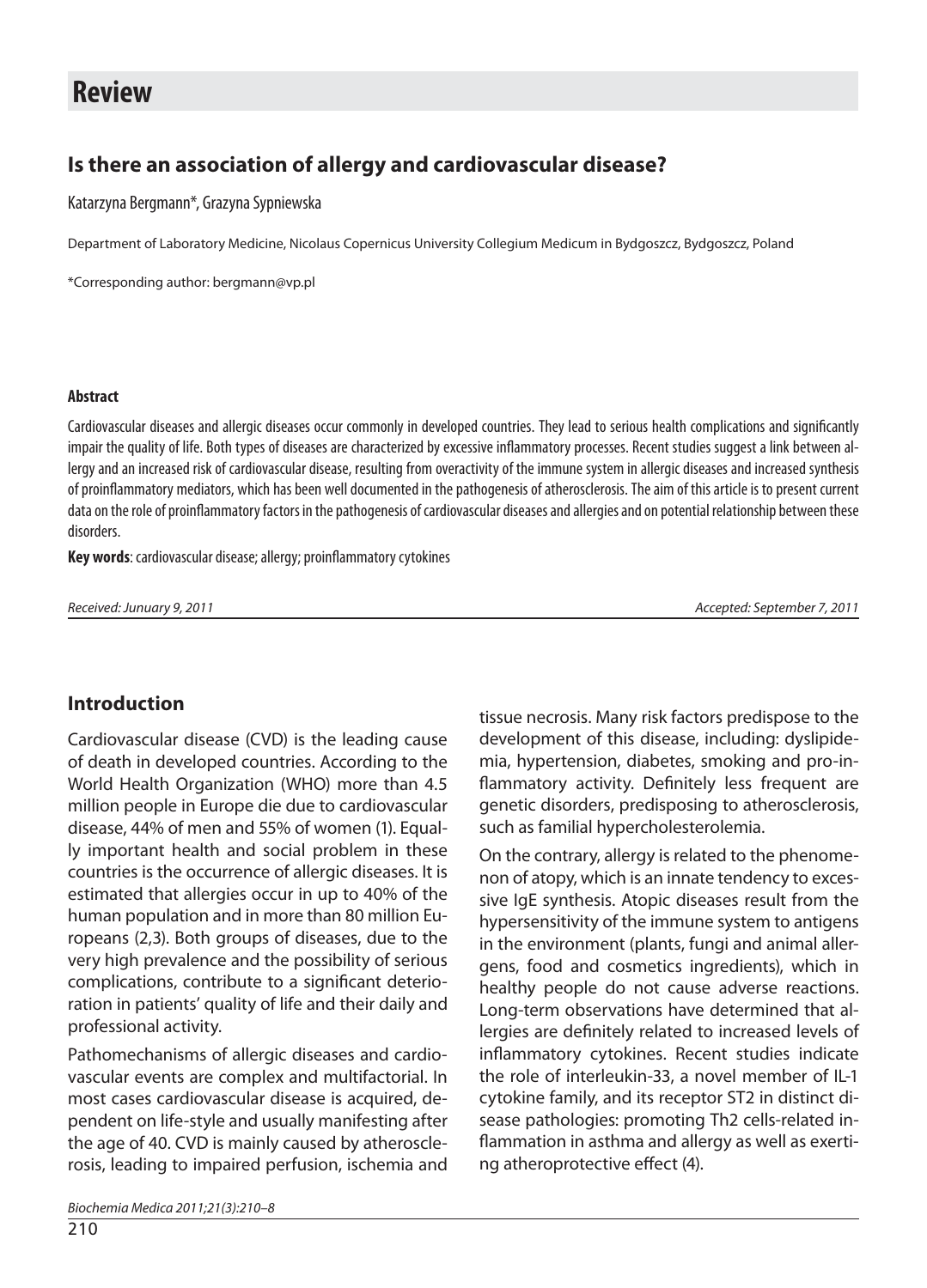In spite of differences that could allow to exclude the hypothesis about the relationship between CVD and allergy, it is worth to emphasize that the most important element which seems to link both disorders is excessive pro-inflam matory state – on the one hand responsible for the clinical symptoms of allergy, on the other hand associated with the pathogenesis of atherosclerosis.

## **The role of inflammation in at he ros cle ro sis**

Inflammation plays an important role in all stages of atherogenesis, from the recruit ment of leukocytes at the endothelium to the atherosclerotic plaque rupture causing the clinical symptoms of the disease (Figure 1).



**FIGURE 1.** The role of increased inflammation in the pathogenesis of cardiovascular disease.

Atherosclerosis is initiated by endothelial damage due to mechanical, chemical and biological stimuli in cluding: hypertension, dyslipidemia, smoking, viruses and bacteria (for example Chlamydia pneumoniae, Helicobacter pylori) (5). This results in the inflammatory response - stimulation of endothelial cells, macrophages and vascular smooth muscle cells to produce adhesion molecules (VCAM, ICAM, selectin P and E), which stimulate the recruitment of monocytes into subendothelial space (6). Lipoproteins modified by free radicals are captured in an uncontrolled way by scavenger receptors in macrophages which are transformed to foam cells and infiltrate the intima-media layer. Recently, it was demonstrated that the renin-angiotensin system, particularly angiotensin II, plays an important role in the pathogenesis of atherosclerosis. Angiotensin II, participating in the synthesis of adhesion molecules, inflammatory cytokines and free radicals is one of the enzymes accounting for endothelial dysfunction (7).

Injured endothelium stimulates platelets adhesion and release of their mediators: platelet-derived growth factor (PDGF), endothelin 1, thrombin, transforming growth factor  $β$  (TGF- $β$ ). These substances are involved in vascular myocytes hyperplasia and increased production of extracellular matrix, containing collagen type I and III, elastin, proteoglycans (8). Inflammatory-proliferative changes in the endothelium and the intima lead to pathologic vessel wall remodeling and plaque formation.

Plaque da mage leads to the release of coagulation agents such as collagen and tissue factor (TF). This is followed by activation, adhesion and aggregation of platelets and the initiation of coagulation pathways. In addition, plaque rupture results in activation of accumulated T cells and the production of proinflammatory cytokines (IL-6, IL-1, TNF-α) and proteolytic enzymes (metalloproteinases), intensifying the inflammatory response and plaque instability (9).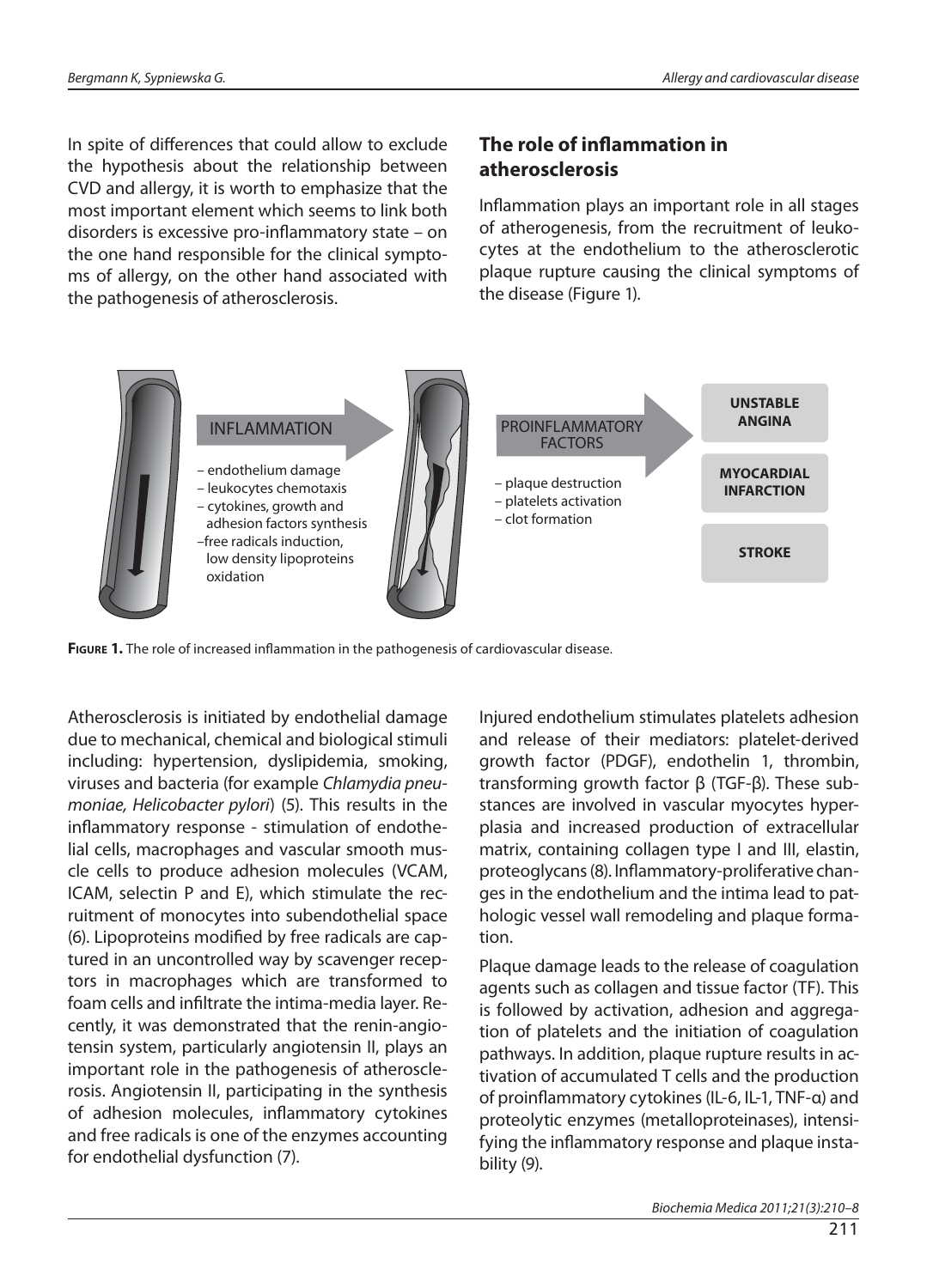# **The significance of proinflammatory factors in allergy**

Increased inflammatory processes are characteristic for all allergic diseases. This phenomenon is related to the pathological, excessive reactivity of effector cells involved in immune response: T lymphocytes, mast cells, basophils and secreted mediators and cytokines. These substances are responsible for the manifestation of clinical symptoms.

Allergic reactions proceed according to the IgEdependent mechanism of hypersensitivity (type I) (10). Interaction between the allergen (alien antigen) and IgE antibodies residing on the surface of mast cells and basophils causes degranulation and release of mediators: preformed - histamine, tryptase, chymase, carboxypeptidase A (CPA) and synthe sized de novo - leu kotrienes, prostaglandins  $D_2$  (PGD<sub>2</sub>), platelet-activating factor (PAF) (Figure 2). Th<sub>2</sub> lymphocytes regulate the activity of mast cells, basophils and eosinophils and produce cytokines and growth factors (including IL-6, TGF-β). Clinical symptoms are mainly related with biogenic amines (especially histamine) that increase the permeability of blood vessels and cause edema. Histamine causes contraction of smooth muscles of internal organs (like bronchi) (11). Effects of IgEmediated reaction may be either local or systemic anaphylaxis, which is a life-threatening condition. Secreted proinflammatory cytokines stimulate the influx of effector cells and increase both local and systemic symptoms. It should be noted that allergy symptoms appear only after multiple exposure to the allergen, while during the first contact specific IgE directed against specific antigens are produced.



**FIGURE 2.** Mechanism of IgE-dependent reaction and activation of inflammatory factors in allergy.

### **Inflammation – a common denominator for al ler gies and in crea sed car dio vas cu lar ri sk?**

The effect of proinflammatory factors in the pathogenesis of CVD and allergies has been well described and documented in numerous population studies. Although available literature pay limited attention on relationship between these diseases it is worth considering the potential impact of factors involved in the hypersensitivity mechanisms to the cardiovas cular system functions.

The task of the immune system is a defense against foreign antigens, recognized as factors potentially pathogenic and harmful - microorganisms, toxins, altered or damaged cells. However, it does not always bring beneficial effects for health, and even a slight deviation can disrupt the proper functioning of the system. It seems that in the case of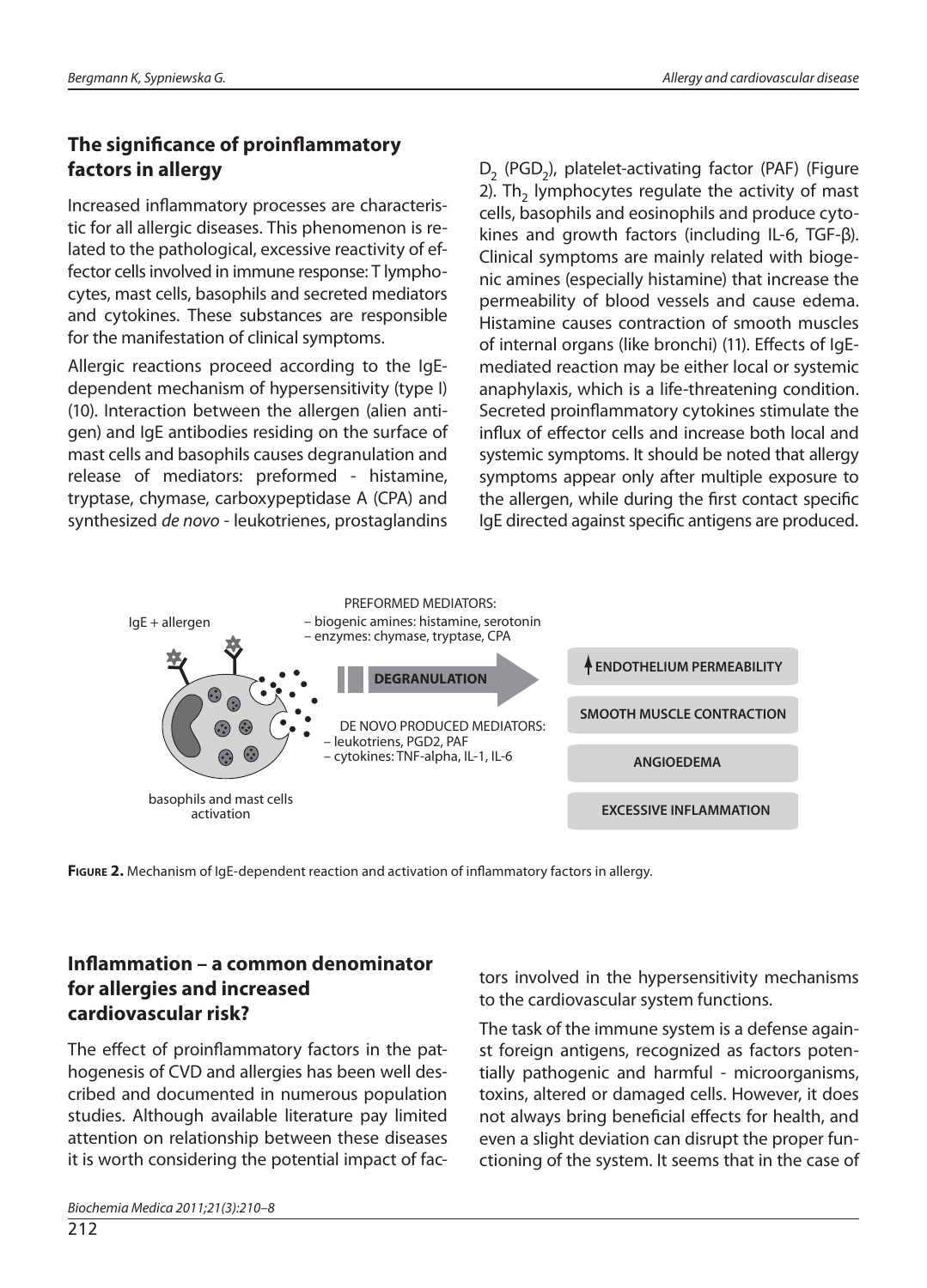atopic diseases, especially chronic and often occurring exacerbations, excessive activity of stimulated effector cells and induced biochemical reactions may be important, although certainly are not the only, potential factors of increased cardiovascular risk (Table 1).

| <b>Factors associated with allergic diseases</b>                                                                                                                                                                         | The potential role in the pathogenesis of CVD                                                                                                                                                                                             |
|--------------------------------------------------------------------------------------------------------------------------------------------------------------------------------------------------------------------------|-------------------------------------------------------------------------------------------------------------------------------------------------------------------------------------------------------------------------------------------|
| increased levels of IgE, mast cells and basophils stimu-<br>$\overline{\phantom{0}}$<br>lation, secretion of histamine and proinflammatory<br>cytokines<br>increased levels of acute phase proteins (CRP, SAA)<br>$\sim$ | - endothelium damage, leukocytes recruitment, free<br>radicals induction and oxidation of lipoproteins<br>synthesis of metalloproteinases, plaques disruption<br>$\overline{\phantom{a}}$<br>and clot formation                           |
| corticosteroids and $\beta$ 2-agonists treatment                                                                                                                                                                         | complications related to extended use: dyslipidemia,<br>$\overline{\phantom{a}}$<br>diabetes, hypertension, abdominal obesity (metabo-<br>lic syndrome components)<br>tachycardia, ischemia and heart failure<br>$\overline{\phantom{a}}$ |
| low vitamin D concentration                                                                                                                                                                                              | increased risk of insulin resistance, diabetes, hyper-<br>$\overline{\phantom{a}}$<br>tension, obesity, hypertriglyceridemia - strong CVD<br>risk factors                                                                                 |

**TABLE 1.** The potential impact of allergic diseases at increased cardiovascular risk.

#### Basophils, mast cells and mediators of IgE-dependent reaction

The contribution of basophils, mast cells and proinflammatory cytokines, including IL-1, IL-6, IL-8, TNF-α and newly discovered IL-33 in hypersensitivity reactions play a key role in atopic diseases such as bronchial asthma and allergic rhinitis (12,13). Significantly increased levels of interleukin-6 and TNF-α can be observed particularly during exacerbations, and their concentration correlates with the progression of diseases. In recent years much attention has been paid to the participation of these factors not only in immune-related diseases, but also in the process of atherogenesis. Numerous studies indicated excessive accumulation of mast cells in the damaged endothelium which on the one hand stimulate the formation of foam cells and atherosclerotic plaques, and on the other hand is an important element responsible for the degradation of plaques and initiation of coagulation due to cytokines released from the granules and proteolytic enzymes (14,15). Increased levels of both IL-6 and TNF-α, according to earlier reports, may be used as non-traditional and non-lipid CVD risk factors. The STANISLAS study evaluated a potential relationship between proinflammatory cytokines concentrations and traditional and new atherosclerosis risk factors in a population of young healthy individuals (16). Strong positive correlation was observed between the concentrations of IL-6 and TNF- $\alpha$  and CRP, as well as the relationship between IL-6 and adhesion molecules (ICAM-1, L-selectin). Importantly, IL-6 also showed a strong negative correlation with serum concentrations of apolipoprotein A-I and HDL cholesterol which are involved in the reverse cholesterol transport from the blood to the liver and have a strong anti-atherogenic effect. Interestingly, recent reports suggest increased expression of monocyte chemotactic protein (MCP-1) both in allergies and CVD, which induces monocytes and macrophages chemotaxis to the damaged endothelium during atherogenesis and also stimulates the synthesis of  $IL -1$ ,  $IL -6$ and basophils degranulation in atopic reactions (17). Above mentioned IL-33 is involved in increased secretion of IL-5, IL-10 and IL-13 by Th2 cells which results in macrophages, dendritic cells, mast cells, basophils and epithelial cells activation and is responsible for bronchial spasm and mucus production in asthma patients (4). Though its strong pro-inflammatory activity, several studies have shown that IL-33 has also anti-inflammatory pro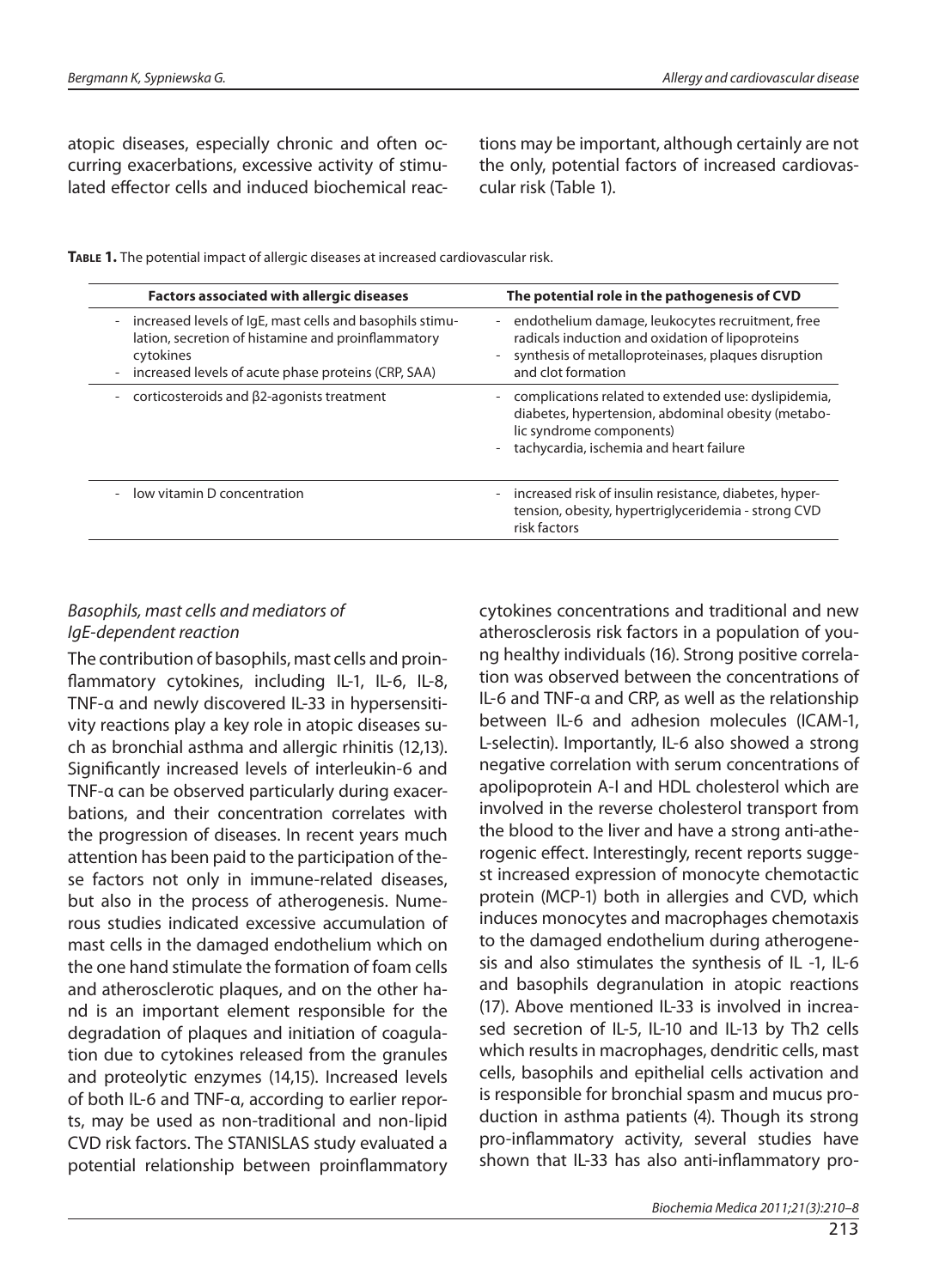perties, which can potentially decrease a cardiovascular risk. IL-33 reduces levels of IFN-γ and Th1cell count in lymph nodes due to the suggested switch from Th1 to athero-protective Th2 immune response (18). Moreover, it is a potent anti-atherogenic factor, which inhibits the formation of foamcells by reducing acetylated and oxidized low-density lipoprotein uptake, induces production of nitric oxide and plays beneficial role in homeostatsis of adipose tissue and glucose (4,19). However, it should be considered whether the protective effects of IL-33 are sufficient to offset the pro-inflammatory properties of other cytokines.

Increased levels of biogenic amines, especially histamine released during allergic reaction, responsible for the formation of edema, may also be a predisposing factor for atherosclerosis. Elevated number of mast cells, resulting in an increased concentration of histamine is observed in atherosclerosis outbreaks. Histamine causes loosening of the connections between the endothelial cells, increases their permeability and thus facilitates the inflow of proatherogenic lipoproteins and other substances forming atherosclerotic plaques (20). Growth factors and cytokines, released simultaneously from the activateded mast cells cause increased synthesis of free radicals and changes in the vascular myocytes, which provokes the endothelium injury, proliferation and inflammatory processes. Histamine, through its influence on vascular muscle reactivity, may be associated with perfusion disorders and cardiac arrhythmia.

Recent studies emphasize important role of systemic anaphylaxis in pathologies of the cardiovascular system. The clinical picture of anaphylaxis is dominated by symptoms of cardiac and peripheral circulation, especially hypotension, hemodynamic shock, cardiac arrhythmia and myocardial infarction, which are the most common direct cause of death. This condition is associated with the presence of cardiac mast cells, which differ from peripheral mast cells in their ability to be activated by stimuli other than IgE, including C3a and C5a anaphylotoxins, substance P and eosinophil cationic protein (ECP) (21). Elevated ECP known as a classic exponent of atopic diseases (like asthma) and allergic inflammation in recent years has become

214

the object of interest to cardiologists because of the influence of ECP activity on atherogenesis. Probably ECP may be involved in monocytes adhesion on endothelial cells and in coaquiation cascade (22). Moreover, cardiac mast cells are characterized by the secretion of unusually large amounts of mediators, particularly chymase, leukotrienes, PGD<sub>2</sub> and PAF, which may induce arrhythmias, decreased coronary flow, myocardial infarction and sudden cardiac death. It is noteworthy that chymase has the potential activity of the angiotensin converting enzyme (ACE) and is able to convert angiotensin I to angiotensin II (Ang II). Although Ang II and its receptor  $AT<sub>2</sub>$  have documented association with the development of cardiovascular disease as factors causing hypertension and promoting cell growth and apoptosis, pro-oxidant and pro-inflammatory processes (23,24), the role of ACE is not clearly explained yet. The review published by Nawaz et al. summarizes previous findings about the importance of ACE and its polymorphism as a CHD risk factor (25). Increased ACE activity is observed in homozygous deletion D/D genotype, in the opinion of many researchers, is strongly associated with the development of hypertension and atherosclerosis. However, the results from recent studies do not confirm undoubtedly the relationship between polymorphism-related ACE activity and increased cardiovascular risk and certainly require more detailed analysis. Platelets-activating factor plays a dual role in the pathogenesis of CVD - on the one hand promotes leukocytes and macrophages chemotaxis and the secretion of lytic enzymes that damage the atherosclerotic plaques, on the other hand stimulates the aggregation of platelets at the site of injury and clot formation.

## **Immunoglobulin E and acute phase pro tei ns**

Serum total IgE (tIgE), despite the quite small specificity for allergic diseases, is one of the basic laboratory tests used in their diagnosis. It is believed that increased levels of tIgE to 500 IU/mL is symptomatic of allergies. Jafarzadeh et al. observed the relationship between IgE and the occurrence of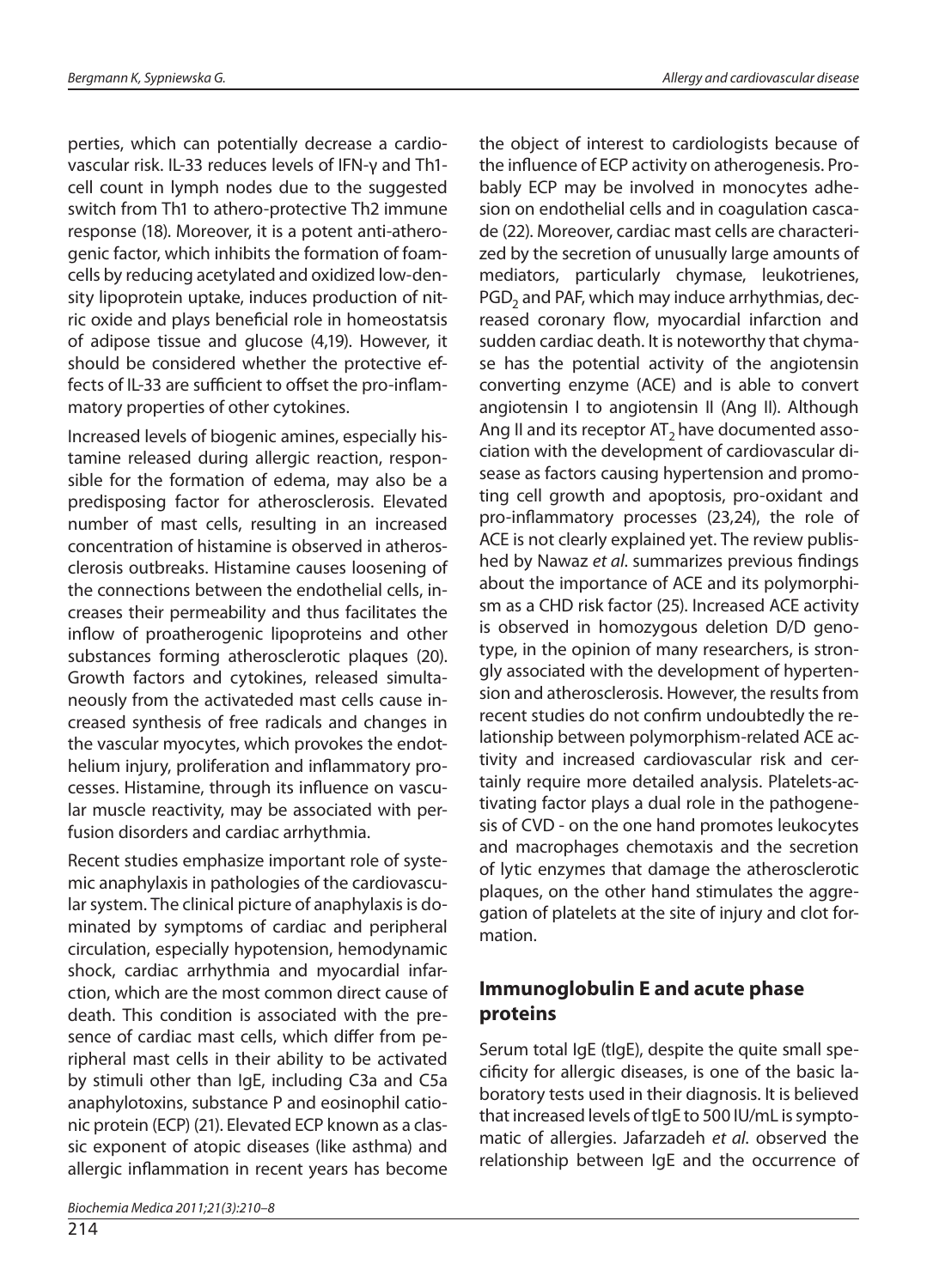acute coronary syndromes (ACS). In a study of 90 subjects: 30 with acute myocardial infarction, 30 with unstable angina and 30 healthy subjects (control group), higher mean IgE levels were found in ACS patients than in controls (26). In patients with myocardial infarction levels of IgE were significantly higher compared to the control group (367.1 vs. 136 UI/mL,  $P < 0.01$ ). Among men, the results also differed significantly, being the highest in men with myocardial infarction, lower in unstable angina and the lowest in control group ( $P < 0.05$ ). The authors explain this phenomenon by interaction of IgE with mast cells and basophiles. Vasoactive substances and cytokines released from the granules of these cells may be an important factor for coronary heart disease. Similar results were recently observed by others in patients suffering from different forms of ischemic heart disease (27). Males with acute myocardial infarction turned out to have significantly higher tigE concentrations than females and controls.

C-reactive protein, assayed by a high sensitivity method (hsCRP), is a standard parameter to the assessment of mild inflammation. Elevated hsCRP concentrations within 1-3 mg/L and above 3 mg/L are considered as moderate and high rate of relative risk of CVD. Lin observed high concentrations of  $CRP$  (mean 13.9 mg/L) in patients with recurrent urticaria and angioedema (28). The relationship between CRP and the severity of clinical symptoms was also found. Sahoo et al. documented higher concentrations of CRP in patients with atopic asthma than in healthy subjects, but the average value was significantly lower than for non-allergic patients with asthma (2.9 vs. 8.3 mg/L,  $P < 0.001$ ) (29). This may indicate the participation of CRP in in flam matory reactions and suggests a possible lack of association of CRP with allergic asthma. Some authors also suggest a relationship between the prevalence of allergic respiratory disease and an increased concentration of serum amyloid A (SAA) (30). According to The Cardiovascular Risk in Young Finns Study, higher levels of SAA are related to atherosclerosis and metabolic syndrome risk factors, including low concentration of apolipoprotein A-I, HDL-cholesterol, leptin and higher values of BMI, CRP and intima-media thickness (31).

# **Pharmacotherapy in atopic diseases**

Pharmacological therapy may be an important factor of increased cardiovascular events in allergic patients. The fact is that practically all kinds of allergic diseases are treated by glucocorticoids because of their potent anti-inflammatory and immuno suppressive effects (32). The use of glucocorticoids can reduce the frequency of clinical relapses to a minimum and greatly improve the quality of life. However, discontinuation of treatment generally results in recurrence and exacerbation of allergy symptoms; hence there is a need for their chronic usage. Glu co corticoids, as substances synthesized by the adrenal glands, are involved in the regulation of carbohydrate, protein, lipid and water-electrolyte metabolism. However, prolonged use of exogenous glucocorticoids contributes to serious disturbances in homeostasis, resulting in the development of symptoms such as hyperglycemia, dyslipidemia, abdominal obesity and hypertension, especially in systemic treatment (32). Several studies suggest also a possibility of systemic absorption of topical steroids and incidence of similar side effects (33,34). These disorders are components of metabolic syndrome and strong CVD risk factors (35).

A commonly used algorithm in patients with bronchial asthma is a combination of glucocorticoid and  $β$ -adrenergic receptors agonists that enhance the anti-inflammatory activity and operate a relaxant effect on bronchial smooth muscles, eliminating attacks of breathlessness. Data from recent years stressed that the prolonged use of β-agonists in patients with asthma and chronic obstructive pul monary disease (COPD) may increase the risk of cardiovascular disease. In a meta-analysis of 33 studies which included 13 single-dose and 20 of longer duration (from 3 days to 1 year) trials Salpeter et al. observed 2.5 times higher risk of acute coronary syndrome among subjects with asthma and COPD treated with inhaled/nebulized β2agonists than in the controls (36). The authors suggest that continuous stimulation of  $\beta$ -adrenergic receptors may lead to ischemia, arrhythmia and heart failure due to an increase rate of myocardial contraction and reduced potassium concentration.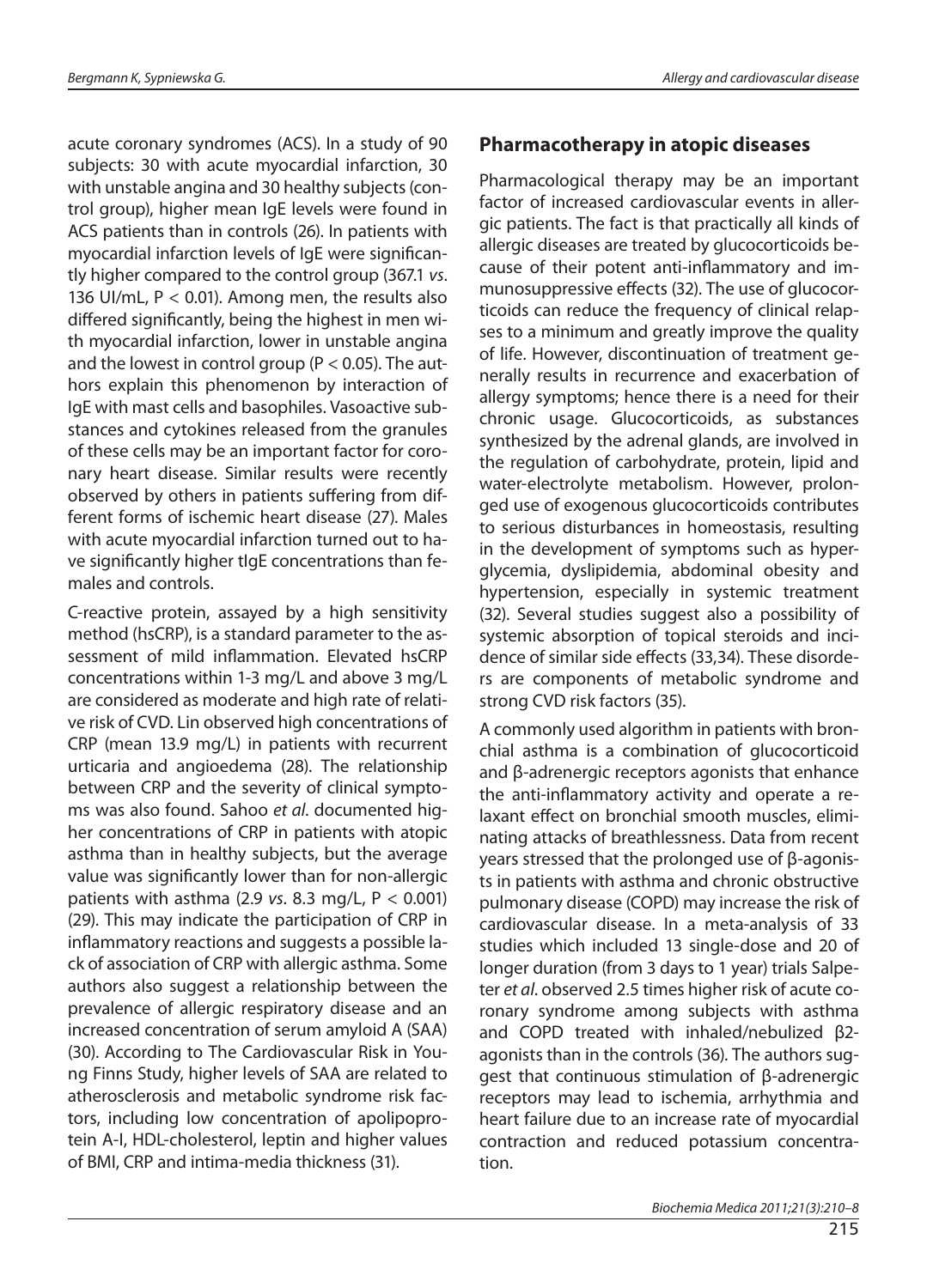Recent reports regarding the treatment of allergic diseases indicate the important role of vitamin  $D<sub>3</sub>$ supplementation, especially in children and adolescents. Searing et al. studied serum vitamin 25(OH)D status in 100 children with bronchial asthma treated with corticosteroids (37). Hypovitaminosis  $(<$  30 ng/mL) and moderate deficiency  $(<$ 20 ng/mL) was observed in 47% and 17% of patients, respectively. A weak but statistically significant negative correlation between 25(OH)D and IgE ( $r = -0.25$ ; P = 0.01) and the number of positive re sults of allergy skin tests ( $r = -0.23$ ; P = 0.02) was noted. Furthermore, a weak significant positive correlation between serum 25(OH)D and the capacity of the lungs was observed. The authors suggest that low concentration of vitamin 25(OH)D may increase the severity of clinical symptoms of as thma, whereas normal concentration stimulates the action of glucocorticoids. The authors have also concluded that vitamin D supplementation could lead to reduction in drug dose and could improve the health of patients. Consuming adequate amounts of vitamin D and its optimal concentration in the blood  $(> 30 \text{ ng/mL})$  in children and adolescents may reduce the risk of autoimmune diseases, asthma, respiratory infections, as well as hypertension and cardiovas cular disease. The optimal threshold for serum vitamin 25(OH)D for nonskeletal health benefits is currently the subject of interest of many studies. The biologically active form of vitamin  $D - 1,25(OH), D$  is a potent, pleiotropic hormone affecting numerous organs and tissues through binding to its cellular receptors. Vitamin D activates more than 200 genes and modulates gene expression which may suggest its possible role in many other health disorders like diabetes, cancer, multiple sclerosis, hypertension, Alzheimer's disease etc. (38). However, this needs to be confirmed in large prospective studies and welldesigned clinical trials.

NHANES III studies showed a 2-fold higher incidence of hypertension in patients with vitamin D deficiency. Lower concentration of vitamin 25(OH)D was also associated with higher risk of diabetes, obesity, hypertriglyceridemia and a higher percentage of mortality from cardiovas cular disease (39).

#### **Allergies and CVD risk in recent studies**

At present, the data concerning the assessment of CVD risk in allergic diseases is quite scarce. Described in a few illustrative works (40,41) the relationship between an increased coronary risk and chronic inflammation during allergies have not been so far confirmed by unequivocal results of clinical trials. The recent study of Kim et al. suggests an association between the risk of coronary heart disease (CHD) with commonly occurring symptoms of allergies such as rhino conjunctivitis (RC) and wheezing (WH) (42). In the group of 8,653 subjects over the age of 20, taking part in the NHANES III in 1988-1994 the frequency of allergic symptoms was analyzed. CHD was observed in 5.9% of the surveyed population, nearly in 13% of patients with WH, 5% with RC and 4% of healthy individuals. Patients with WH were characterized by a significantly higher prevalence of hypertension and abdominal obesity and significantly higher average CRP concentration than the other two groups  $(4.7 \text{ vs. } 3.7 \text{ and } 3.9)$ mg/L, respectively;  $P = 0.008$ ). Results of multivariate regression analysis showed a significant correlation between the WH and the risk of CHD, compared with healthy subjects. After adjusting for other risk factors for CVD, including high blood pressure, total cholesterol, HDL-C and CRP levels and the incidence of type 2 diabetes, a 2.6-fold higher risk of CHD in patients with WH and 40% higher risk in the group with RC was noted as compared with controls. The authors explain described relationship by chronic inflammatory response, resulting from excessive synthesis of proinflammatory cytokines in atopic reactions. The most significant differences in test results were observed among women below 50 years of age - probably this condition associated with a higher concentration of estrogen in premenopausal women, which increase the sensitivity of the immune system and activate mast cells and basophils. However interesting results of this study do not show clearly a relationship between allergy and CVD. Moreover, the presence of allergy and coronary heart disease wasn't assessed by diagnostic tests, but by questionnaires, which have relatively low sensitivity and specificity for diagnosis. The authors also indicate that drugs used by patients, especially β-agonists a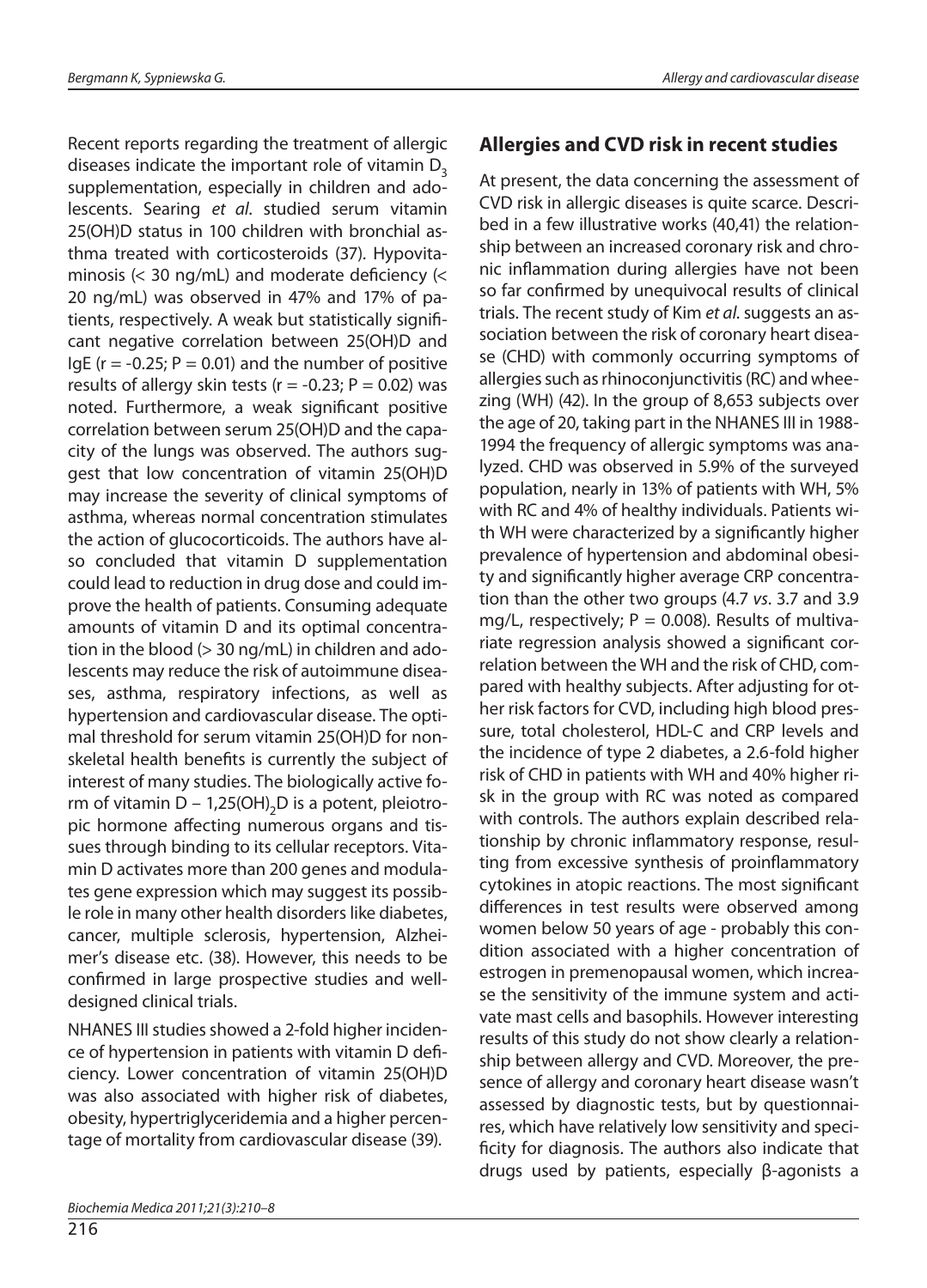may have had a significant impact on the results of the analysis.

#### **Conclusions**

The hypothesis of the relationship between allergies and CVD risk is a matter of controversy. It is possible that chronic allergic diseases, and thus long-lasting increased inflammation, reflected by increased levels of proinflammatory cytokines may contribute to pathological changes in the circulatory system. This problem requires further population studies. Hopefully, in the future they will provide valuable insights into the pathogenesis of atherosclerosis and the prevention of cardiovascular disease.

#### **Potential conflict of interest**

None declared.

#### **Re fe ren ces**

- 1. World Health Organization (WHO): The global burden of disease 2008. Causes of death 2008 - summary tables. Available at: http://apps.who.int/ghodata/?vid=10012. Accessed August 25, 2011.
- 2. World Allegry Organization (WAO): Allergic Diseases Resource Center. Available at: http://www.worldallergy.org/ public/allergic\_diseases\_center/overview.php. Accessed October 15, 2010.
- 3. The European Federation of Allergy and Airways Diseases Patients Associations (EFA): Allergy. Available at: http://www. efanet.org/allergy/index.html. Accessed October 15, 2010.
- 4. Kurowska-Stolarska M, Hueber A, Stolarski B, McInnes IB. Interleukin-33: a novel mediator with a role in distinct disease pathologies. J Intern Med 2011;269:29-35.
- 5. Grabczewska Z, Nartowicz E, Szymaniak L, Wisniewska E, Przybyl R, Polak G, et al. Endothelial dysfunction in acute coronary syndrome without ST segment elevation in the presence of Helicobacter pylori infection. Kardiol Pol 2002;57:537-40.
- 6. Boyle JJ. Macrophage activation in atherosclerosis: pathogenesis and pharmacology of plaque rupture. Curr Vasc Pharmacol 2005;3:63-8.
- 7. Sata M, Fukuda D. Crucial role of renin-angiotensin system in the pathogenesis of atherosclerosis. J Med Invest 2010;57:12-25.
- 8. Aversa A, Basciani S, Visca P, Arizzi M, Gnessi L, Frajese G, Fabbri A. Platelet-derived growth factor (PDGF) and PDGF receptors in rat corpus cavernosum: changes in expression after transient in vivo hypoxia. J Endocrinol 2001;170:395-402.
- 9. Rohde LE, Lee RT. Pathophysiology of atherosclerotic plaque development and rupture: an overview. Semin Vasc Med 2003;3:347-54.
- 10. Johansson SGO, Hourihane J, Bousquet J, Bruijnzeel-Koomen C, Dreborg S, Haahtela T, et al. (the European Academy of Allergology and Cinical Immunology nomenclature task force). A revised nomenclature for allergy. An EAACI position statement from the EAACI nomenclature task force. Allergy 2001;56:813-24.
- 11. Gorski P. Histamine a mediator the longer known the more unknown. Alergia 2007;4:33-5.
- 12. Gorski P, Witczak T. Chemokines in allergic inflammation. Alerg Astma Immun 1998;3:23-9.
- 13. Deo SS, Mistry KJ, Kakade AM, Niphadkar PV. Role played by Th2 type cytokines in IgE mediated allergy and asthma. Lung India 2010;27:66-71.
- 14. Fairweather D, Frisancho-Kiss S. Mast cells and inflammatory heart disease: potential drug targets. Cardiovasc Hematol Disord Drug Targets 2008;8:80-90.
- 15. Kovanen PT, Lee M, Leskinen MJ, Öörni K, Lindstedt KA. The mast cell, a rich source of neutral proteases in atherosclerotic plaques. International Congress Series 2004;1262:494-7.
- 16. Haddy N, Sass C, Droesch S, Zaiou M, Siest G, Ponthieux A, et al. IL-6, TNF-α and atherosclerosis risk indicators in a healthy family population: the STANISLAS cohort. Atheroscle ro sis 2003;170:277-83.
- 17. Yadav A, Saini V, Arora S. MCP-1: chemoattractant with a role beyond immunity: a review. Clin Chim Acta 2010;411:1570-9.
- 18. Miller AM, Xu D, Asquith DL, Denby L, Li Y, Sattar N, et al. IL-33 reduces the development of atherosclerosis. J Exp Med 2008;205:339-46.
- 19. McLaren JE, Michael DR, Salter RC, Ashlin TG, Calder CJ, Miller AM, et al. IL-33 reduces macrophage foam cell formation. J Immunol 2010;185:1222-9.
- 20. Rozenberg I, Sluka SH, Rohrer L, Hofmann J, Becher B, Akhmedov A, et al. Histamine H1 receptor promotes atherosclerotic lesion formation by increasing vascular permeability for low-density lipoproteins. Arterioscler Thromb Vasc Biol 2010;30:923-30.
- 21. Triggiani M, Patella V, Staiano RI, Granata F, Marone G. Allergy and cardiovascular system. Clin Exp Immunol 2008;153(Suppl. 1):7-11.
- 22. Zrinski Topic R, Dodig S. Eosinophil catonic protein current concepts and controversies. Biochem Med 2011;21:111-21.
- 23. Marchesi C, Paradis P, Schiffrin EL. Role of the renin-angiotensin system in vascular inflammation. Trends Pharmacol Sci 2008;29:367-74.